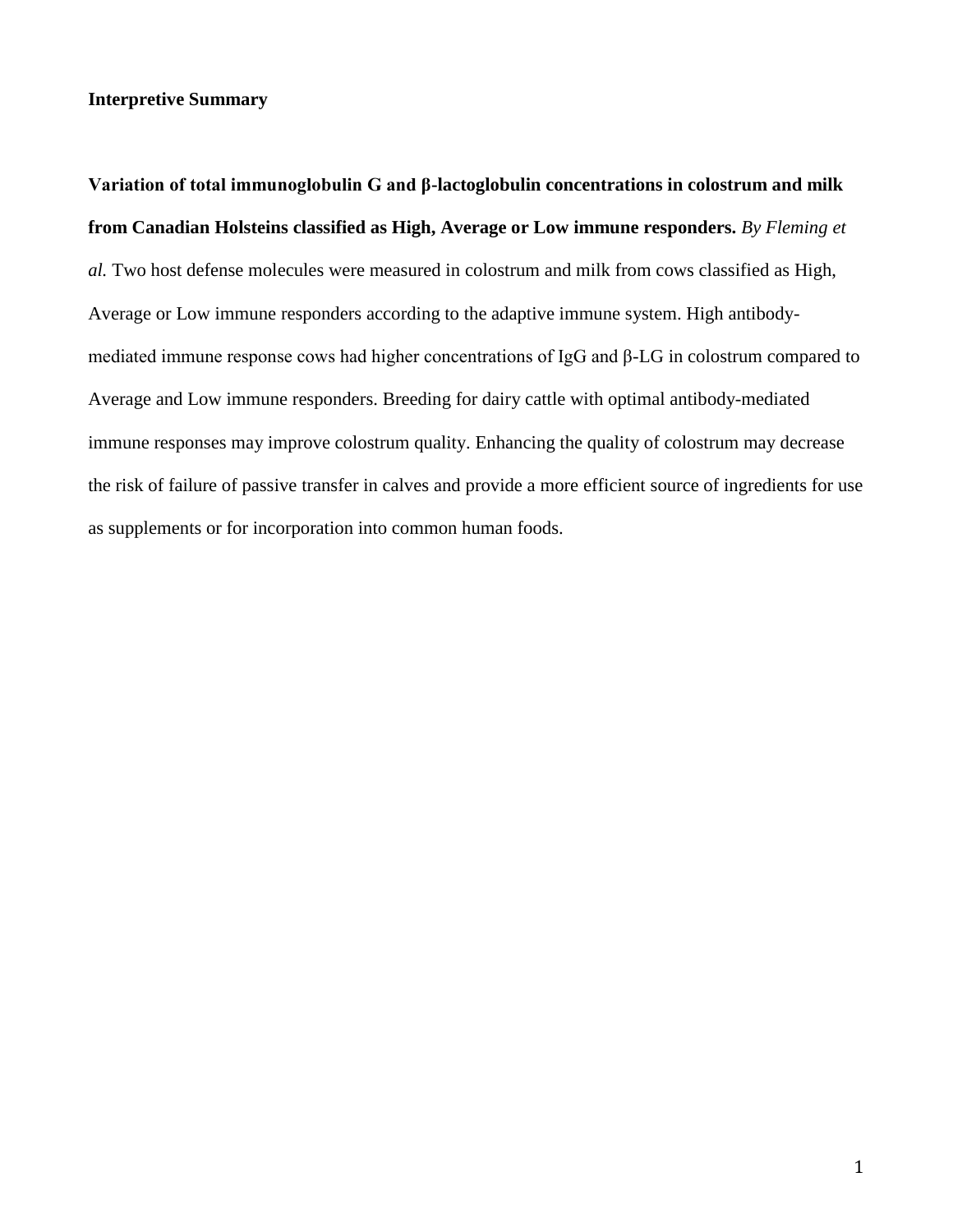| $\mathbf{1}$  | SHORT COMMUNICATION: IMMUNE CLASSIFICATION AND COLOSTRAL QUALITY                           |
|---------------|--------------------------------------------------------------------------------------------|
| 2             |                                                                                            |
| 3             | Variation of total immunoglobulin G and β-lactoglobulin concentrations in colostrum and    |
| 4             | milk from Canadian Holsteins classified as high, average or low immune responders          |
| 5             |                                                                                            |
| 6             | K. Fleming*, K. A. Thompson-Crispi*†, D. C. Hodgins*, F. Miglior†§, M. Corredig‡ and B. A. |
| 7             | Mallard*† <sup>1</sup>                                                                     |
| 8             |                                                                                            |
| 9             | *Department of Pathobiology, †Centre for Genetic Improvement of Livestock,                 |
| 10            | #Department of Food Science, University of Guelph, Guelph, Ontario, N1G 2W1.               |
| 11            | §Canadian Dairy Network, Guelph, Ontario, N1K 1E5, Canada                                  |
| 12            |                                                                                            |
| 13            |                                                                                            |
| 14            | <sup>1</sup> Corresponding author:                                                         |
| 15            | Dr. Bonnie Mallard                                                                         |
| 16            | bmallard@uoguelph.ca                                                                       |
| 17            | University of Guelph                                                                       |
| 18            | 50 Stone Road East                                                                         |
| 19            | Guelph, ON                                                                                 |
| 20            | N1G 2W1                                                                                    |
| 21            | T: 519-824-4120 ext. 54736                                                                 |
| 22            | F: 519-824-5930                                                                            |
| $\sim$ $\sim$ |                                                                                            |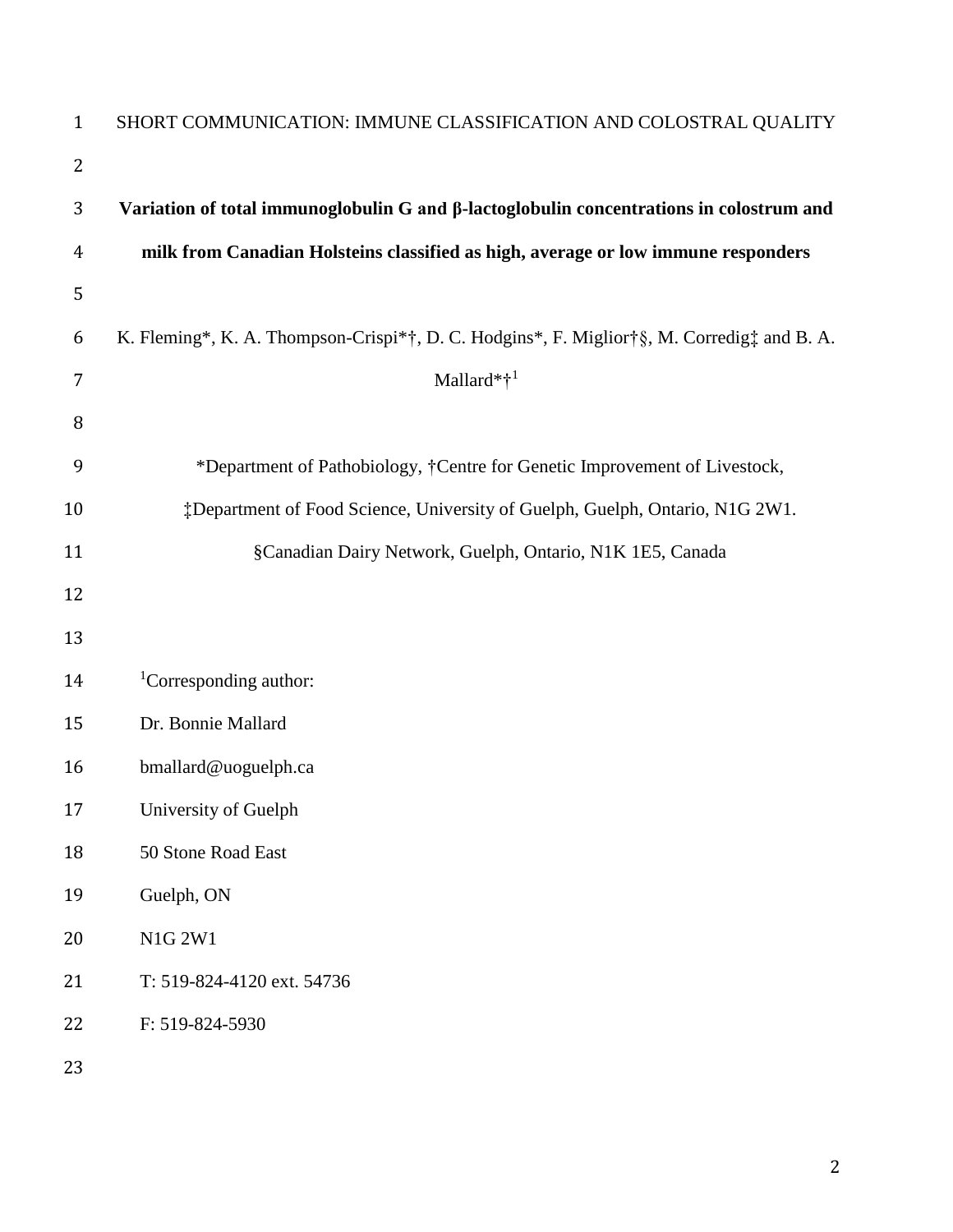**ABSTRACT**

 The objective of this study was to evaluate variation in total immunoglobulin G (**IgG**) by radial immunodiffusion and β-lactoglobulin (**β-LG**) by enzyme-linked immunosorbent assay (ELISA) in colostrum and milk from Canadian Holsteins (n=108) classified as having High (**H**), Average (**A**) or Low (**L**) antibody-mediated (**AMIR**) or cell-mediated immune responses (**CMIR**) based on estimated breeding values. It was hypothesized that cows classified as H for AMIR and CMIR produce colostrum and milk with higher concentrations of immunologically active components. Colostrum and milk samples were collected on days 0 and 5 relative to calving, respectively. Data for IgG and β-LG in colostrum and milk were analyzed independently using mixed linear models; Tukey's test was used to compare least square means. Cows classified as H for AMIR had higher IgG and β-LG concentrations in colostrum compared to A and L immune responders. There were no differences in IgG and β-LG concentrations in colostrum among cows ranked on CMIR and in milk among cows ranked on AMIR. There were no differences in milk IgG concentrations among cows ranked on CMIR. Concentrations of β- LG were positively correlated with IgG concentrations in colostrum. These results suggest that breeding cows for H AMIR status may enhance passive transfer of IgG contributing to improved health in their calves, and that β-LG may play a role in the bovine immune system. Colostrum from H AMIR cows may also serve as a more economical feedstock source for natural health product manufacturing for human or animal use. 

 Key words: immunoglobulin, β-lactoglobulin, immune response, colostrum and milk quality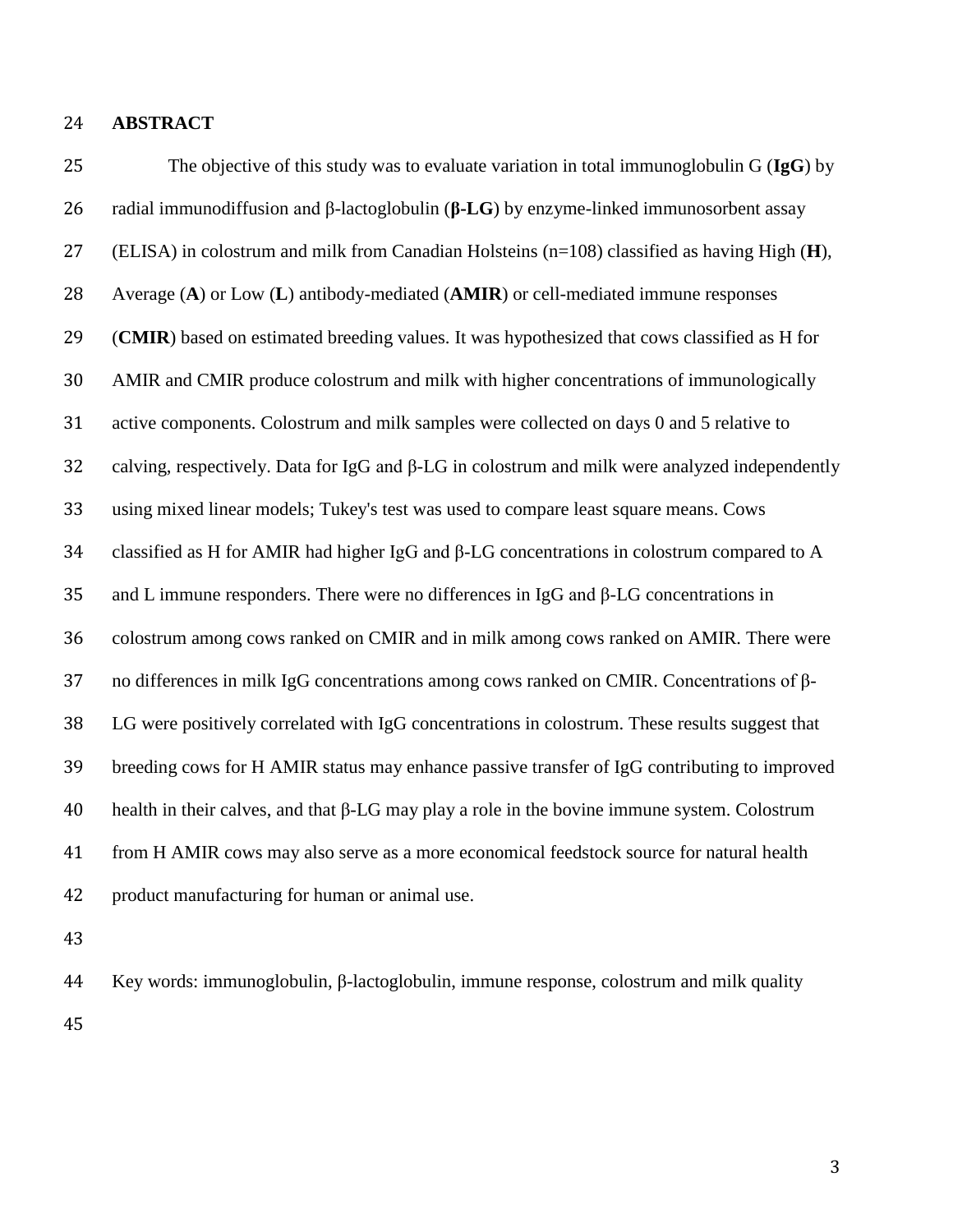Optimal dairy cattle health is important for high quality milk production. Disease results in economic losses due to decreased milk quality, colostrum quality, and milk production, and increased labour costs, treatment costs and culling (Zwald et al., 2006). Disease also raises concerns regarding food safety, food quality and animal welfare. One potential solution to improve the health of dairy cattle is identifying and selectively breeding for High Immune Response (**HIR**) cows (Wagter et al., 2000; Mallard et al., 2011; Thompson-Crispi et al., 2012a). The HIR test identifies cattle with balanced and robust levels of cell-mediated (**CMIR**) and antibody-mediated (**AMIR**) immune responses compared to other cows within and across herds (Wagter et al., 2000; Hernandez et al., 2005; Mallard et al., 2011; Thompson-Crispi et al., 2013). HIR cows have lower occurrence of mastitis, metritis, ketosis and retained placenta (DeLapaz, 2008; Thompson-Crispi et al., 2012a, 2013) compared to Low (**L**) and Average (**A**) responders. AMIR and CMIR are heritable (Thompson-Crispi et al., 2012b), suggesting that immune response traits are amenable to genetic selection. Bovine colostrum and milk are rich sources of bioactive components important in animal and human health (Severin and Wenshui, 2005), respectively. Total immunoglobulin (Ig) G (consisting of IgG1, IgG2 and IgG3 subisotypes) and β-lactoglobulin (β-LG) were components of particular interest in this study. In bovine colostrum, immunoglobulins comprise greater than 95% of total whey protein, with IgG1 accounting for approximately 80% of the immunoglobulins (Butler, 1983). Adequate colostral quality is generally defined as IgG concentrations greater than 5,000 mg/dL and is associated with enhanced calf health (Weaver et al., 2000). Bovine IgG has anti-bacterial activities against mastitis-causing pathogens (e.g. *Escherichia coli*, *Staphylococcus aureus*) (Butler, 1983).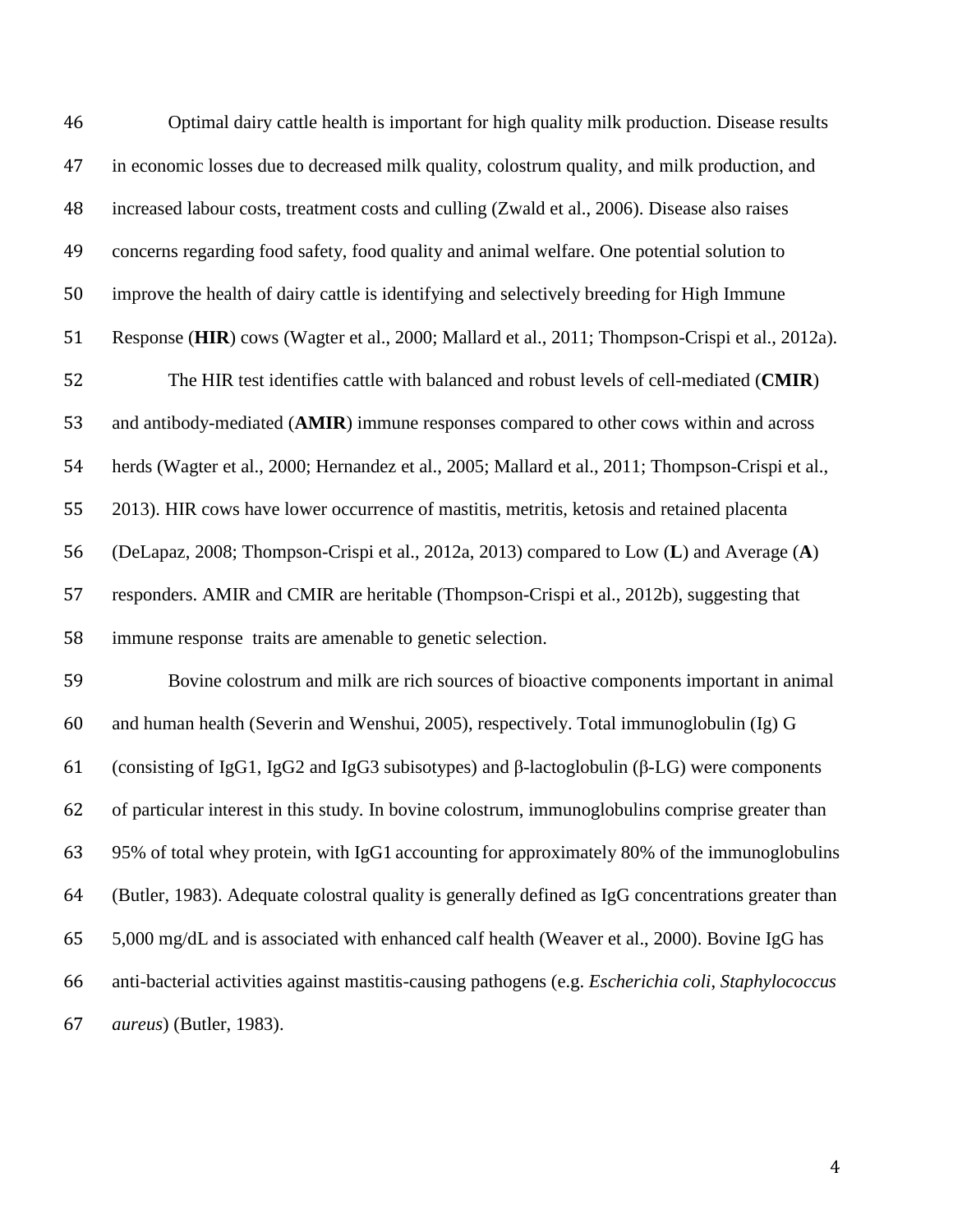| 68 | In bovine milk, whey protein is approximately $50\%$ $\beta$ -LG (Hambling et al., 1992). The             |
|----|-----------------------------------------------------------------------------------------------------------|
| 69 | primary function of $\beta$ -LG remains unclear (Kontopidis et al., 2004), but it may function in         |
| 70 | transporting hydrophobic molecules (fatty acids, vitamin A and vitamin D) (Pérez and Calvo,               |
| 71 | 1995), in absorption and metabolism of fatty acids (Kushibiki et al., 2001) and in passive                |
| 72 | immunity (Ouwehand et al., 1997). β-LG has been shown to exert anti-bacterial activities against          |
| 73 | the mastitis-causing pathogens, Staphylococcus aureus and Streptococcus uberis (Chaneton et               |
| 74 | al., 2011). Proteolytic fragments of $\beta$ -LG generated by trypsin hydrolysis also are bactericidal to |
| 75 | Gram-positive organisms (Pellegrini et al., 2001). Furthermore, $\beta$ -LG has anti-viral (Neurath et    |
| 76 | al., 1997), anti-cancer (Nakajima et al., 2006) and anti-oxidant (Elias et al., 2005) activities.         |
| 77 | Because HIR cows (particularly cows classified as H for AMIR) have decreased                              |
| 78 | incidence rates and severity of clinical mastitis (Thompson-Crispi et al., 2013), and because             |
| 79 | bovine IgG and β-LG exert anti-bacterial activities against mastitis-causing pathogens, it was            |
| 80 | hypothesized that HIR cows have increased concentrations of IgG and β-LG in colostrum and                 |
| 81 | milk compared to cows with other immune response phenotypes. The objective of this study was              |
| 82 | thus to evaluate IgG and $\beta$ -LG concentrations in colostral whey and early lactation milk from H,    |
| 83 | A and L immune response cows using radial immunodiffusion (RID) and enzyme-linked                         |
| 84 | immunosorbent assay (ELISA), respectively.                                                                |

# *Immune Response Phenotyping*

87 Holstein cattle from the University of Guelph research herd (Elora, Ontario, ≈300 cows) 88 and a commercial herd (Drayton, Ontario, ≈350 cows) were classified for AMIR and CMIR using a standardized 15 day protocol (Hine et al. 2011). Briefly, cows were immunized intramuscularly with type-one and type-two test antigens. Blood samples were taken on day 0 and day 14 to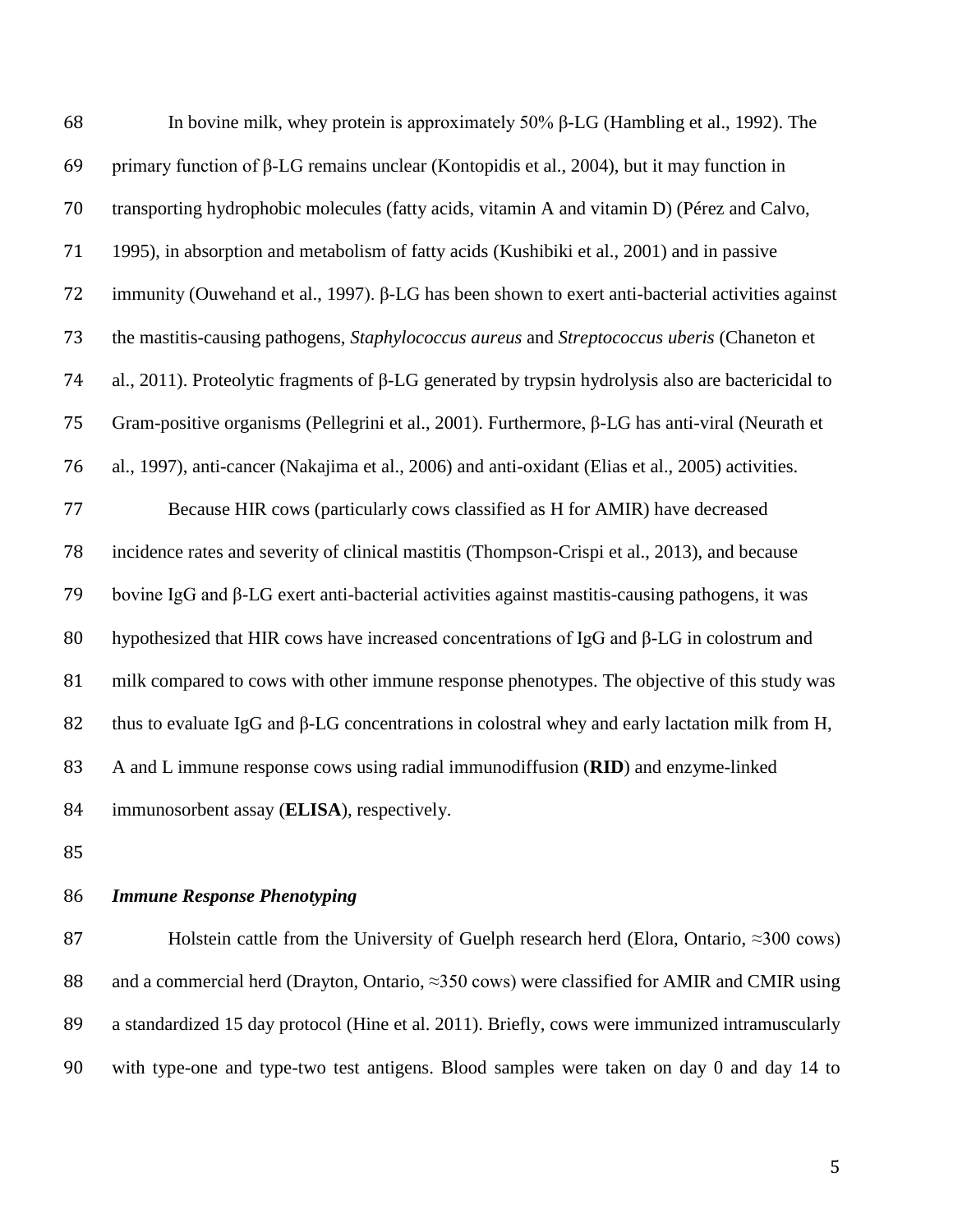evaluate primary IgG AMIR responses to the type-two test antigen by ELISA (using mouse monoclonal antibody anti-bovine IgG, clone BG-18, Sigma-Aldrich, Oakville, ON). A delayed- type hypersensitivity test to the type-one antigen was initiated at day 14 (Thompson-Crispi et al. 2012b) and evaluated 24 hours later to evaluate CMIR responses.

#### *Statistical Analysis - Research Herd*

 Immune response phenotypes in the research herd were evaluated (once per animal) over a 4 year period, with data available on 390 animals. Full pedigree files including 16,763 related animals were provided by the Canadian Dairy Network (CDN, Guelph, Ontario). CMIR and AMIR were analyzed using univariate linear models as follows:

101 
$$
y_{ijklm} = \mu + \alpha \times d_i + \beta \times a_j + p_k + g_l + c_m + e_{ijklm}
$$

102 where  $y_{ijklm} = AMIR$  or CMIR,  $\mu$  = overall mean,  $d_i = day$  0 data for AMIR or control site for 103 CMIR,  $a_i$  = age in months at immune response test, α and β are regression co-efficients,  $p_k$  = pregnancy status (not pregnant, 1-100, or 101-200 days in calf), *g<sup>l</sup>* = immune response test group 105 (year of testing),  $c_m$  = random effect of animal and  $e_{ijklm}$  = residual error. Heritabilities of 0.29 for AMIR and 0.19 for CMIR were estimated previously (Thompson-Crispi et al. 2012b).

## *Statistical Analysis - Commercial Herd*

 The commercial herd was phenotyped using different parameters than the research herd. Animals were categorized into 7 groups as follows: bred heifers, cows being bred, calves, dry cows, high grain, low grain and transition cows. Data were available for 265 animals. Full pedigree files including 15,449 related animals were provided by CDN. CMIR and AMIR were analyzed using univariate linear models as follows: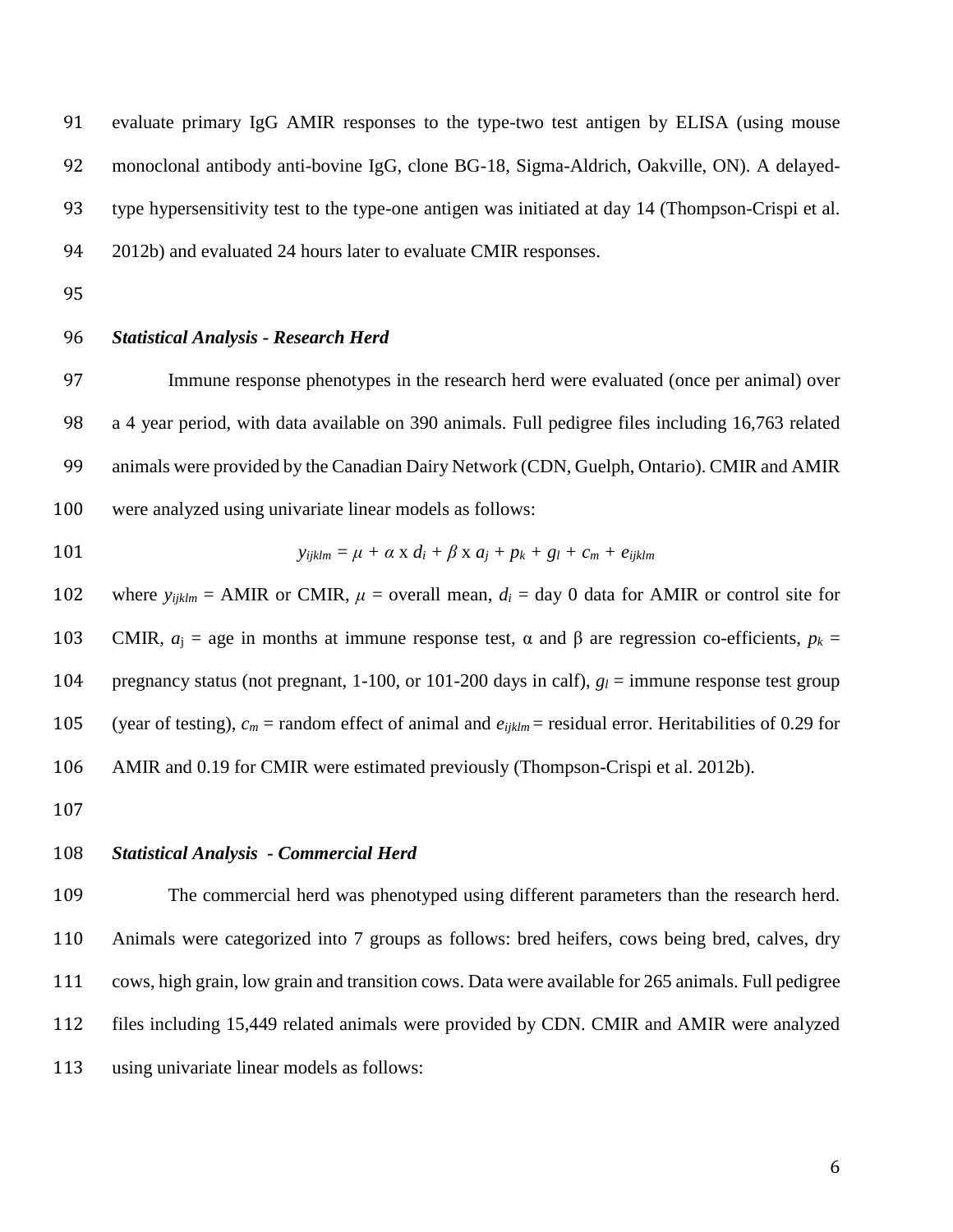$$
y_{ijkl} = \mu + \alpha \times d_i + gl_j + gp_k + c_l + e_{ijkl}
$$

115 where  $y_{ijkl} = AMIR$  or CMIR,  $\mu$  = overall mean,  $d_i = day$  0 data for AMIR or control site for CMIR, 116  $\alpha$  is a regression co-efficient,  $gl_i =$  group lactation effect (lactation 0, 1, 2, 3 and  $\geq 4$ ),  $gp_k =$  group pregnancy status effect (not pregnant, 1-100, or 101-200, >200 days in calf), *c<sup>l</sup>* = random effect of 118 animal and  $e_{ijkl}$  = residual error. Heritabilities of 0.29 for AMIR and 0.19 for CMIR were used as estimated previously (Thompson-Crispi et al. 2012b).

#### *Estimation of Breeding Values, Immune Response Classification*

 Breeding values were estimated for the research and commercial herd separately and the genetic analysis was performed with ASReml software (Gilmour et al., 1995). Cattle were ranked as H or L if EBVs were greater than one SD above or more than one SD below the mean response for each trait, respectively. Average AMIR and CMIR cows had EBVs within one SD of the mean. Colostrum and milk samples from a total of 88 cows from the research herd were tested, including 21, 45 and 22, H, A and L responders (respectively) for AMIR and 15, 58, and 15, H, A, and L responders (respectively) for CMIR. For the commercial herd, a total of 20 cows were tested including 4, 10, and 6, H, A, and L responders (respectively) for AMIR and 4, 11, and 5, H, A and L responders (respectively) for CMIR. The day 5 milk average somatic cell counts for the research and commercial herds were 348,000 cells/mL and 1,067,000 cells/mL respectively, with an average somatic cell count of 488,000 cells/mL.

*Colostrum and Milk Samples*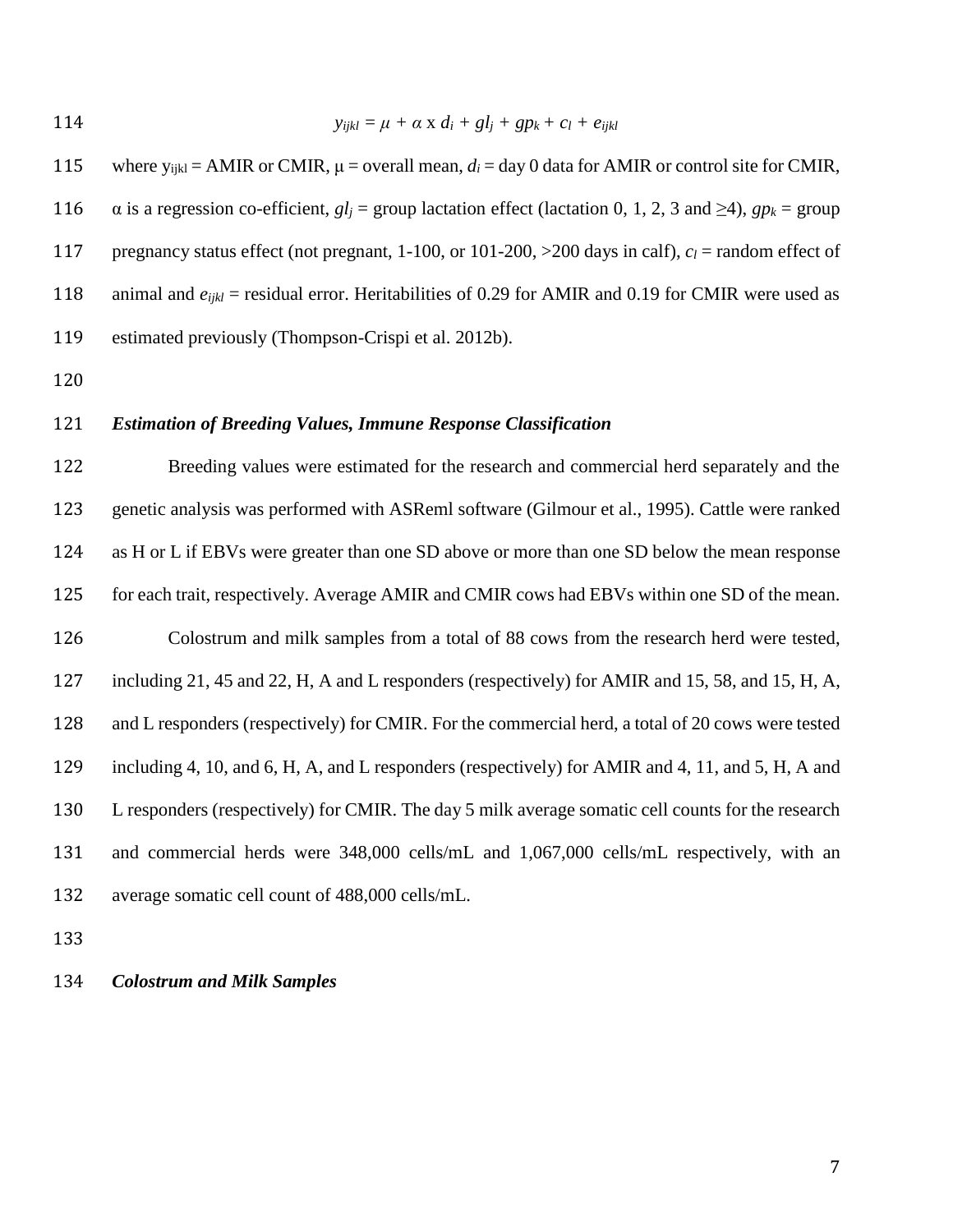Composite samples were collected on day 0 (day of calving, colostrum) and day 5 (milk). Samples were defatted by centrifugation (11,000xg for 30 min) and the whey fraction stored at -80 °C.

## *Total IgG Quantification*

 RID (Mancini et al., 1965) was used to determine total IgG concentrations using commercially prepared plates (Triple J Farms, Bellingham, WA). IgG standards (196, 1,402 and 2,748 mg/dL) for colostrum and (10, 50, 100 mg/dL) for milk, provided by the manufacturer were used to generate standard curves. Precipitate ring size (zone diameter) was measured 17 hours post-loading of each plate. Samples were diluted in PBS and run at initial dilutions of 1/4 and undiluted for colostrum and milk samples, respectively. If the diameter of the zone of precipitation was greater than that of the most concentrated standard, the sample was diluted further and rerun.

#### *β-Lactoglobulin Quantification*

β-LG was assayed using an ELISA kit (Bethyl Laboratories, Montgomery, TX).

151 MaxiSorp<sup>TM</sup> 96-well plates (Fisher Scientific, Waltham, MA) were coated with affinity purified

rabbit anti-bovine β-LG antibody diluted 1/100 in coating buffer (0.05 M carbonate-bicarbonate,

153 pH=9.6) (Fisher), 100  $\mu$ L/well and incubated at room temperature (RT) for one hour. Plates were

washed using wash buffer (WB, 50mM Tris, 0.14M NaCl and 0.05% Tween 20, pH=8.0;

Sigma). Plates were blocked with 200 μL/well WB and incubated at RT for 30 minutes. Diluted

standard or sample was added at 100 μL/well in duplicate and incubated at RT for 1 hour.

Standards were diluted using a two-fold dilution series to generate a standard curve. Colostrum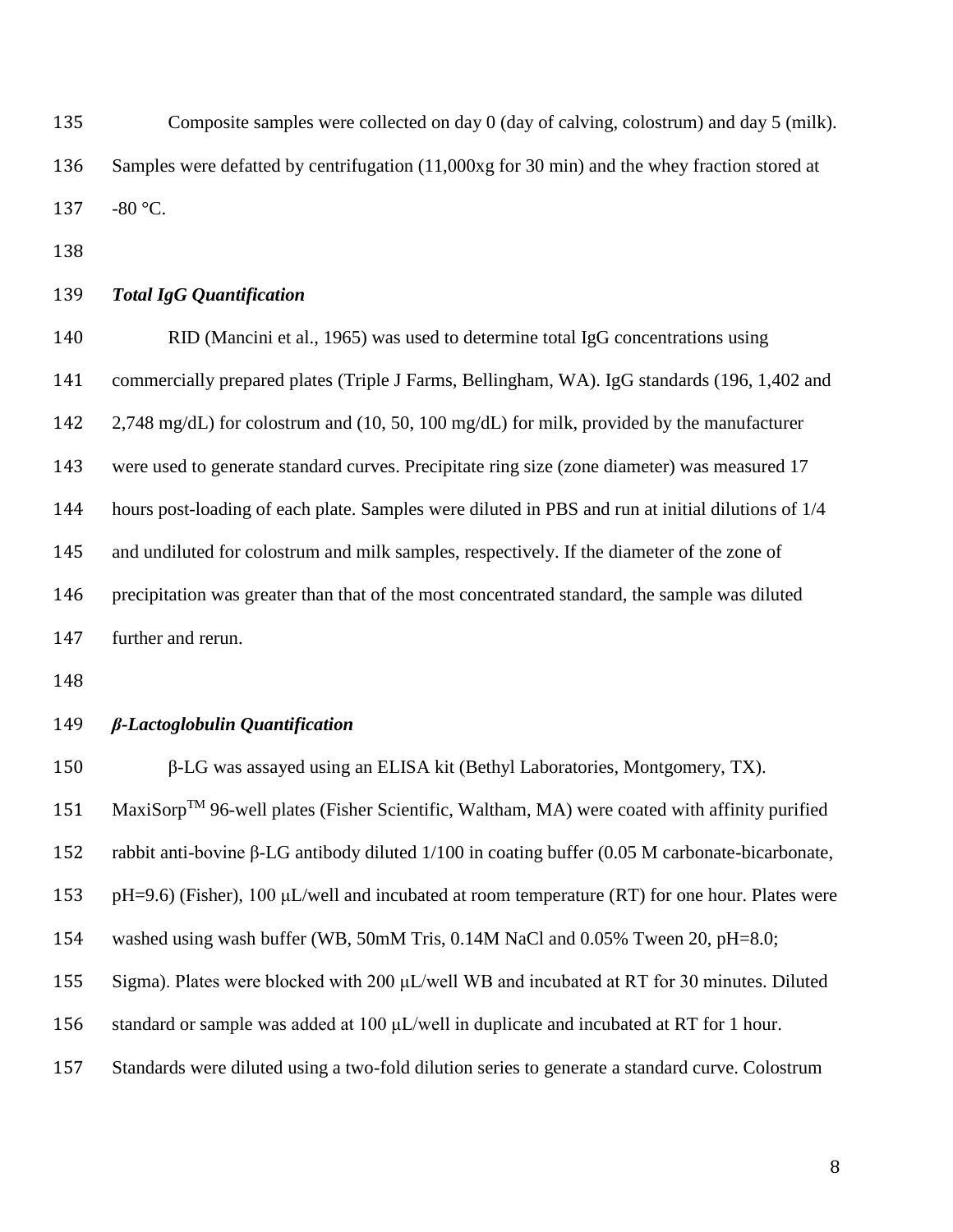and milk samples were diluted using a four-fold dilution series in WB. Plates were washed and 100 μL/well of horseradish peroxidase-conjugated rabbit anti-bovine β-LG antibody diluted 1/100,000 in WB was added. Plates were incubated at RT for 1 hour before washing. Enzyme substrate, tetramethylbenzidine (Bethyl) was added at 100 μL/well for 8 minutes. Stop solution 162 (0.18M H<sub>2</sub>SO<sub>4</sub>, Fisher) was subsequently added (100  $\mu$ L/well). Optical density was measured at 450 nm using a BioTek (Winooski, VT) plate reader.

## *Total IgG and β-Lactoglobulin Statistical Analysis*

 Data for IgG and β-LG in colostrum and milk were analyzed independently using linear mixed models (PROC MIXED, SAS Version 9.1.3, SAS Institute, Cary, NC). The statistical model was:

$$
y_{ijkl} = \mu + p_i + w_j + b_k + i_l + e_{ijkl}
$$

170 where  $y_{i_k} = \lg G$  or  $\beta$ -LG;  $\mu$  = the overall mean;  $p_i$  = parity (1, 2, 3 and  $\geq 4$ );  $w_i$  = colostrum or 171 milk weight (kg) of complete composite milking;  $b_k$  = herd (commercial or research);  $i_l$  = immune response category (H, A or L for AMIR and CMIR)*; eijkl* = the residual error. Covariates 173 with *P*-values > 0.10 were removed from the model. Interactions were tested and removed if non-significant preserving hierarchy. Normality was tested using the Shapiro-Wilk test and data that were not normally distributed were log transformed. Least square means were estimated and Tukey's test was used to compare contrasts between immune response groups. A Pearson correlation coefficient was used to determine associations between IgG and β-LG in colostrum and milk.

#### *Results and Discussion*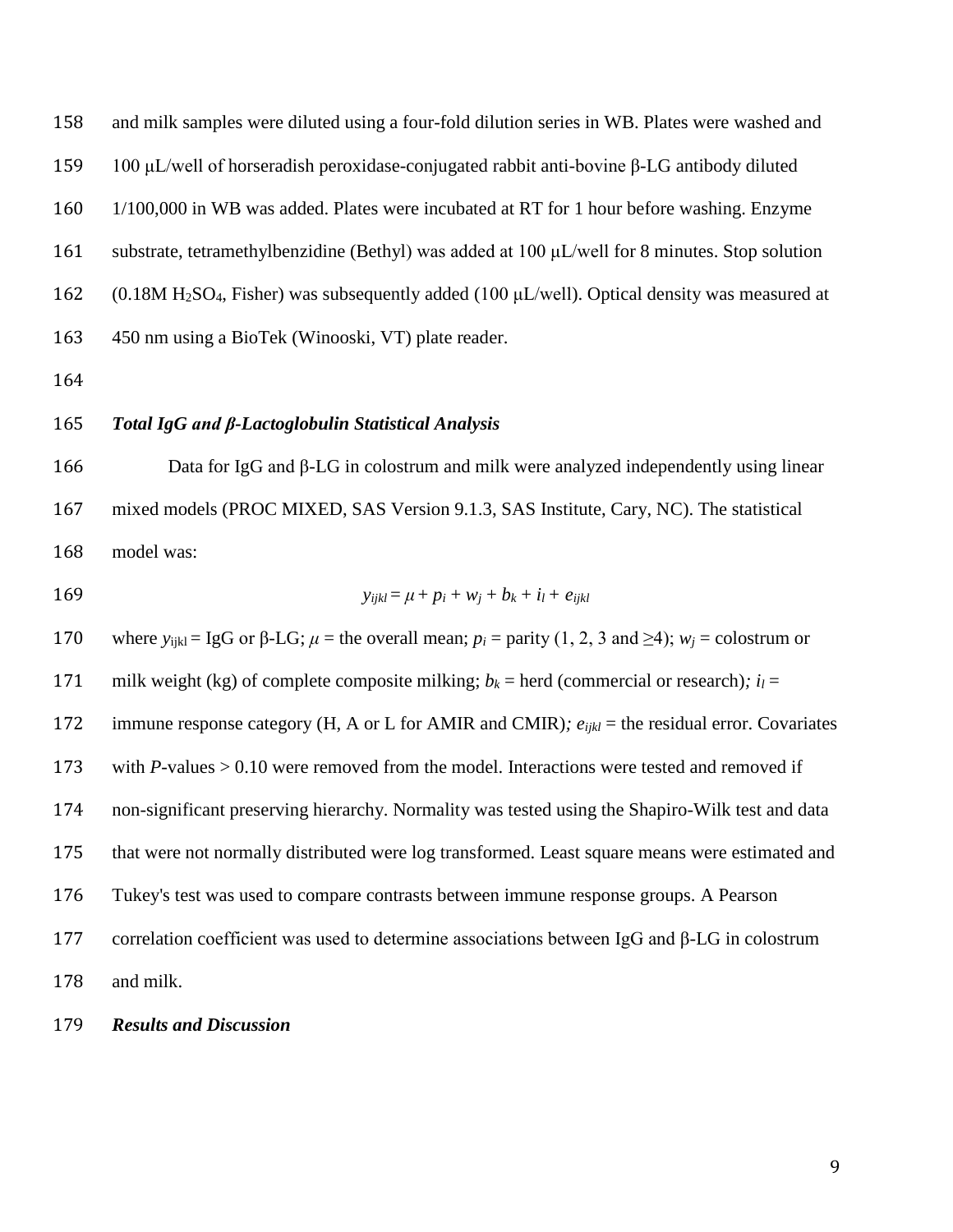| 180 | Concentrations of IgG in colostrum ranged from 399 to 20,864 mg/dL, (mean 7,048)                             |
|-----|--------------------------------------------------------------------------------------------------------------|
| 181 | mg/dL, SD 3,556). IgG concentrations in milk ranged from 19 to 2,096 mg/dL (mean 90 mg/dL,                   |
| 182 | SD 216). β-LG concentrations in colostrum ranged from 2.5 to 12 mg/mL (mean 6.6 mg/mL,                       |
| 183 | SD 2.0). $\beta$ -LG concentrations in milk ranged from 0.2 to 4.2 mg/mL (mean 1.3 mg/mL, SD                 |
| 184 | (0.89).                                                                                                      |
| 185 | Colostrum samples for 78 cows out of 108 (72%) contained more than the suggested                             |
| 186 | minimum of 5,000 mg/dL of IgG (Weaver et al., 2000). Twenty-one out of 25 (84%) of H                         |
| 187 | AMIR, 38 out of 55 (69%) of A AMIR, and 19 out of 28 (68%) of L AMIR cows had over 5,000                     |
| 188 | mg/dL IgG in their colostrum. Fourteen out of 19 (74%) H CMIR, 49 out of 69 (71%) A CMIR                     |
| 189 | and 15 out of 20 (75%) L CMIR had over 5,000 mg/dL of IgG in their colostrum.                                |
| 190 | Parity was found to have a significant $(P<0.01)$ effect on IgG concentrations in                            |
| 191 | colostrum, with parity 2 cows having the lowest concentrations of IgG, compared to parity 1, 3               |
| 192 | and $\geq$ 4 cows (Figure 1A). Parity was also found to have a significant (P<0.01) effect on $\beta$ -LG in |
| 193 | milk, with parity 1 cows having lower $\beta$ -LG concentrations in milk compared to parity 2 and 3          |
| 194 | cows (Figure 1B).                                                                                            |
| 195 | Herd had a significant ( $P<0.0001$ ) effect on IgG and $\beta$ -LG concentrations in colostrum              |
| 196 | and milk, with cows from the research herd having significantly greater IgG and $\beta$ -LG                  |
| 197 | concentrations in colostrum and significantly lower IgG and $\beta$ -LG concentrations in milk               |
| 198 | compared to cows from the commercial herd.                                                                   |
| 199 | The trait AMIR, was found to have a significant ( $P<0.01$ ) effect on colostral IgG and $\beta$ -           |
| 200 | LG concentrations, with H AMIR cows having significantly more IgG and $\beta$ -LG in colostrum               |
| 201 | compared to A and L immune responders. Cows H for AMIR had 2,472 mg/dL and 1,599 mg/dL                       |
| 202 | higher concentrations of IgG in colostrum on average than cows with A and L AMIR,                            |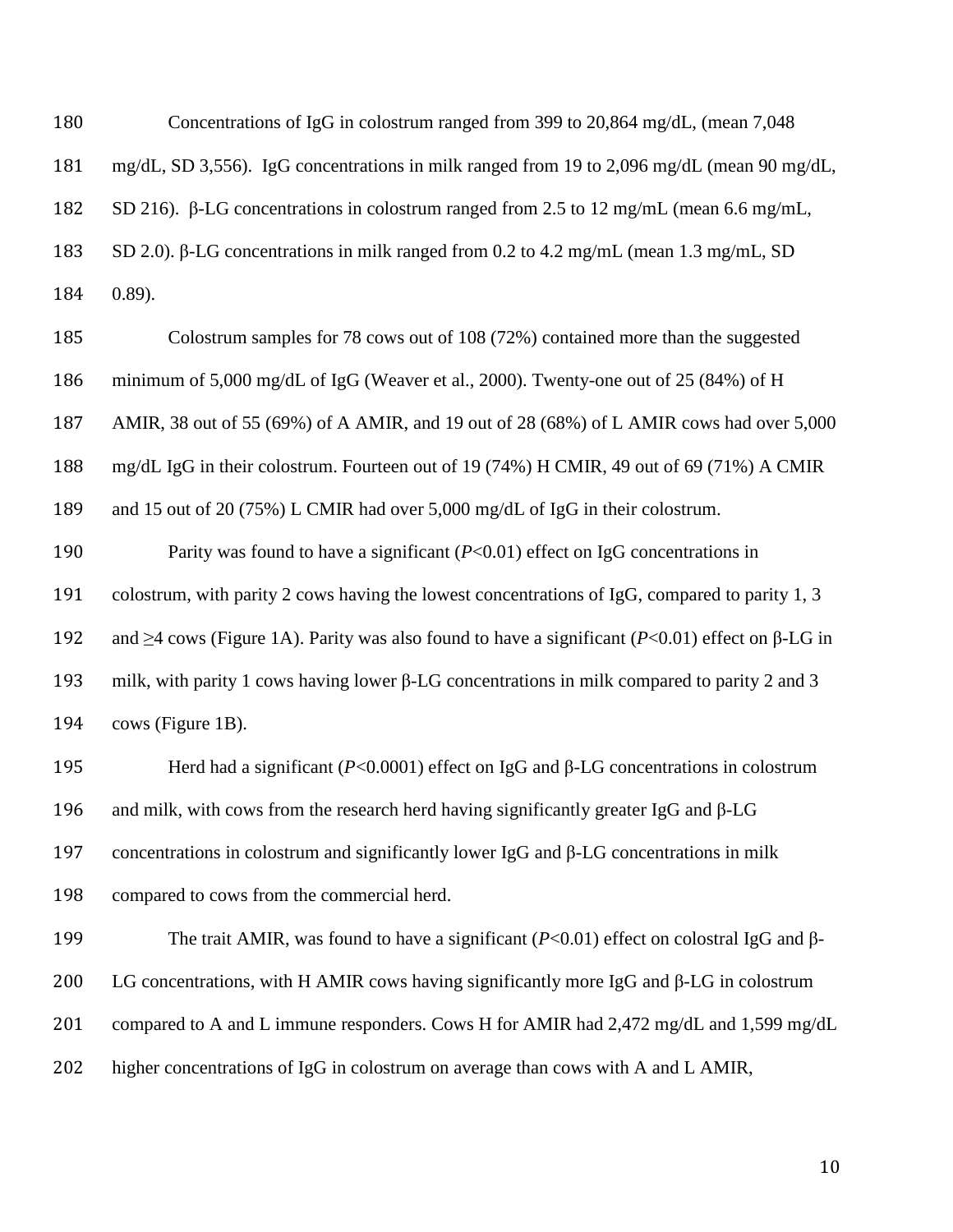| 203 | respectively (Figure 2). This result is not surprising because H AMIR cows were classified as          |
|-----|--------------------------------------------------------------------------------------------------------|
| 204 | having higher serum IgG antibody responses to a type-2 antigen. IgG1 in cattle is considered to        |
| 205 | be characteristic of type-2 responses and IgG1 constitutes the major immunoglobulin component          |
| 206 | in bovine colostrum (Butler, 1983).                                                                    |
| 207 | H AMIR cows also had 1.8 mg/mL and 1.6 mg/mL higher concentrations of $\beta$ -LG in                   |
| 208 | colostrum compared to A and L AMIR cows, respectively (Figure 3). However, no significant              |
| 209 | differences in colostral IgG and β-LG concentrations were found among cows classified based            |
| 210 | on CMIR. There were no significant differences in milk IgG concentrations among cows                   |
| 211 | classified according to AMIR or CMIR.                                                                  |
| 212 | IgG concentrations in colostrum and milk were negatively correlated ( $r = -0.23$ ; $P < 0.05$ ).      |
| 213 | Similarly, milk weight was negatively correlated $(r = -0.20; P<0.05)$ with IgG concentration in       |
| 214 | milk. $\beta$ -LG concentrations in milk had a tendency (P=0.10) to be negatively correlated (r = -    |
| 215 | 0.18) with milk weight. IgG and $\beta$ -LG concentrations in colostrum were positively correlated (r  |
| 216 | $= 0.48$ ; P<0.0001). Colostrum and milk yield were positively correlated (r = 0.33, P<0.001).         |
| 217 | Milk weight was (significantly) negatively correlated with IgG concentration and had a                 |
| 218 | tendency toward a negative correlation with $\beta$ -LG in milk. These results suggest that lower      |
| 219 | concentrations of IgG and $\beta$ -LG are present in larger milk volumes, similar to studies conducted |
| 220 | by Guidry et al. (1980) for IgG and Ng-Kwai-Hang et al. (1987) for $\beta$ -LG.                        |
| 221 | At the genetic level, single nucleotide polymorphisms (Martin et al., 2002) or epigenetic              |
| 222 | modifications (Rijnkels et al., 2010) may drive varied expression of Ig genes as shown with other      |
| 223 | bioactive milk components. Decreased IgG concentrations in colostrum may increase the                  |
| 224 | likelihood of mammary gland infection during late pregnancy, but increased IgG concentrations          |
| 225 | in day five milk may reduce the risk post-calving. IgG antibodies in milk (following vaccination       |
|     |                                                                                                        |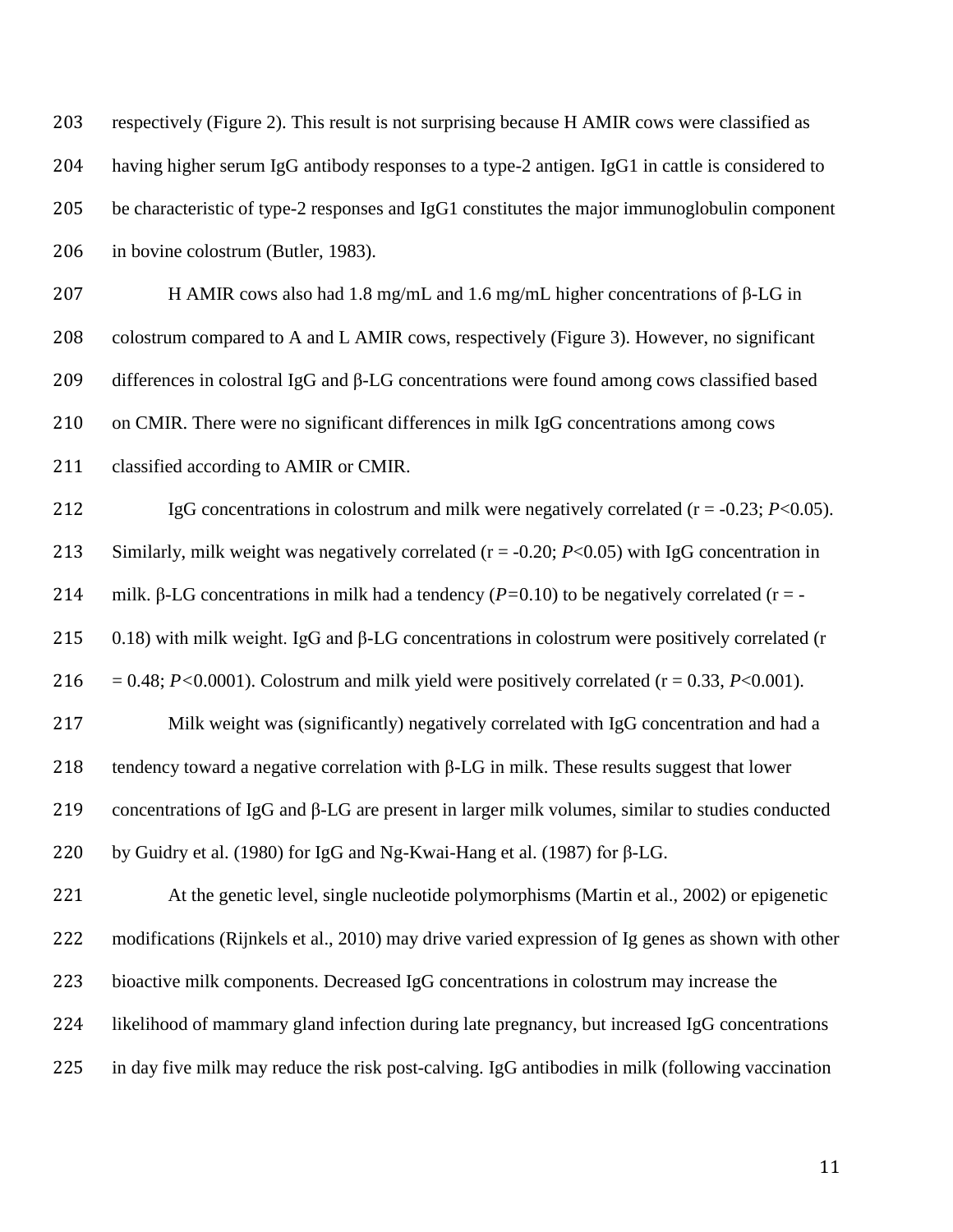with a J5 mutant *E. coli* bacterin), have been associated with protection against mastitis after experimental intramammary infusion of *E. coli* (Wilson et al., 2007).

 Herd had a significant effect on IgG and β-LG concentrations in colostrum and milk such that the research herd had greater IgG and β-LG in colostrum and less IgG and β-LG in milk, compared to the commercial herd. Factors such as housing type and diet may specifically influence whey protein quantities. Housing type (i.e. free-stall or tie-stall) has been associated with the incidence of mastitis pathogens (Olde Riekerink et al., 2008) and thus exposure to different pathogen loads in the environment may stimulate the immune response to various degrees. Mean somatic cell counts (SCC) were higher in the commercial herd, but SCC were not found to be significant covariates in the statistical models. Feed supplementation with selenium (Ceballos-Marquez et al., 2010) and chromium (Burton et al., 1993) has been associated with udder health and immune function, respectively, suggesting that diet may influence IgG and β- LG concentrations in colostrum and milk. Previous immunizations and disease incidence may partly explain the observed variation of IgG and β-LG concentrations in colostrum and milk concentrations between herds.

 Parity had a significant effect on IgG concentrations in colostrum. Higher IgG concentrations were present in colostrum of later parity cows compared to second parity cows, similar to studies conducted by Gulliksen et al. (2008). Because H AMIR is associated with longevity (Thompson-Crispi, 2012), breeding for H AMIR status may lead to additional gains in IgG in colostrum associated with longer herd life.

246 Parity also had a significant effect on  $\beta$ -LG concentrations in milk, with parity 2 and 3 cows having significantly more β-LG in milk than parity 1 cows, consistent with findings of Ng-Kwai-Hang et al. (1987). Parity did not have a significant effect on colostral β-LG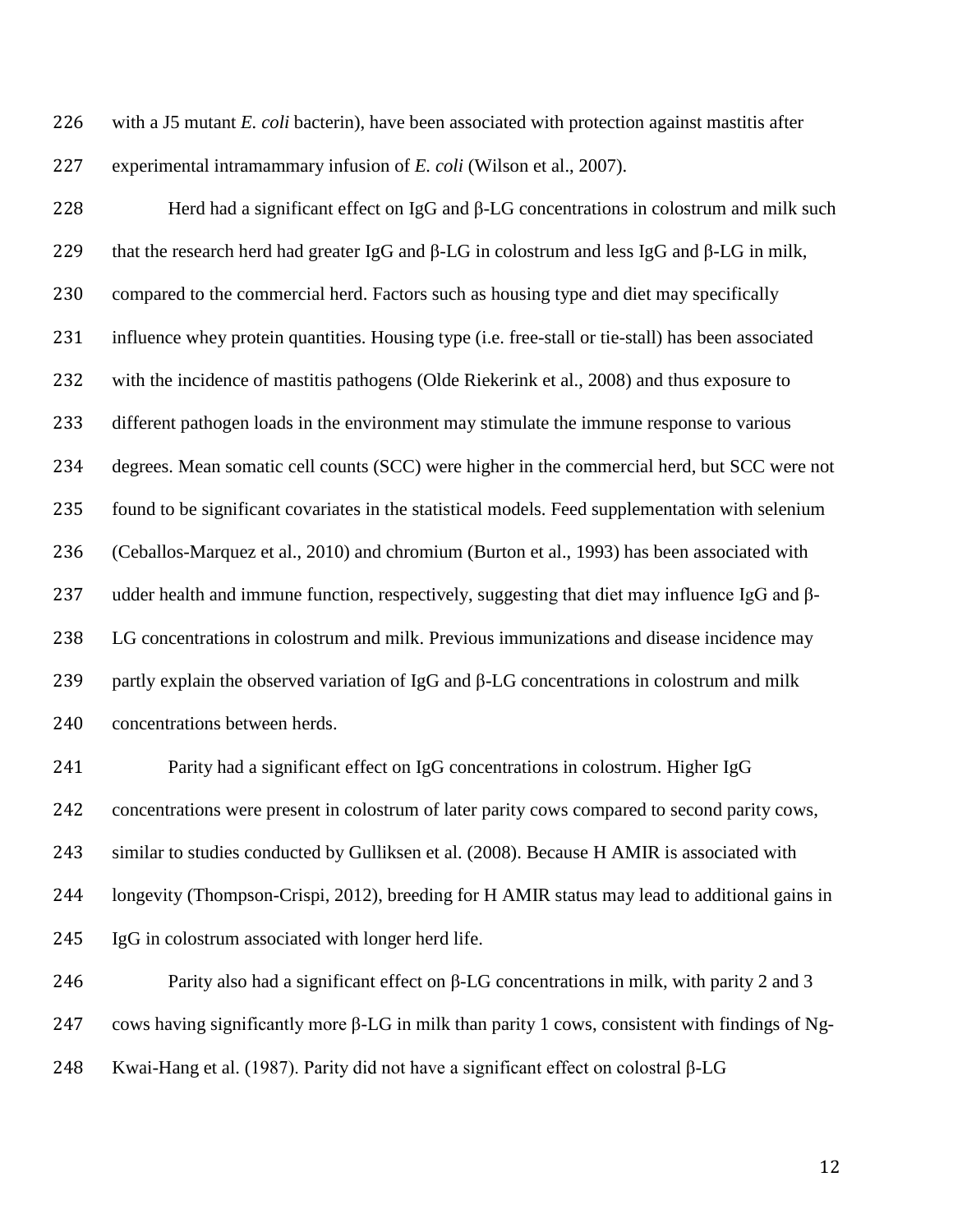concentrations. A stable proportion of β-LG may suggest an important function for the protein in 250 colostrum. The primary function of  $\beta$ -LG is unclear. In this study, cows with H AMIR produced colostrum containing higher concentrations of IgG and β-LG . Based on H AMIR cows having more colostral IgG and β-LG, and because IgG primarily functions as an immune response molecule, it could be hypothesized that β-LG also contributes to immune system function.

 In this study, colostrum from H AMIR cattle had higher concentrations of IgG on average compared to A or L AMIR cows. Enhanced colostrum quality can be defined as having greater concentrations of IgG than 5,000 mg/dL and has been associated with enhanced calf health. Failure of passive transfer (**FPT**) (calf serum IgG concentration <1,000 mg/dL at 24 to 48 h of age, Weaver et al., 2000) occurs when calves receive inadequate quantities of colostral IgG and is associated with increased susceptibility to alimentary and respiratory tract infections, as well as death within the first weeks of life. Eighty-four percent of H AMIR cows produced colostrum 261 containing greater than 5,000 mg/dL of IgG per dL compared to 69% of A AMIR and 68% of L AMIR cows. These results suggest that feeding calves colostrum from H AMIR cows may reduce the incidence of FPT in calves. In situations where H AMIR cows produce more colostrum than needed for their own calf, excess colostrum could be used to benefit additional calves.

 The health benefits of whey are under investigation in humans, with whey supplements manufactured from byproducts from cheese-making (Marshall, 2004). Colostrum from H AMIR cows may provide a more efficient source of ingredients for future manufacturing of natural health products for human consumption. Future research is required to determine if β-LG plays a role in preventing septicemia, diarrhea and respiratory infections in calves after birth and if this molecule could be used to compensate for lack of protective immunoglobulins in colostrum.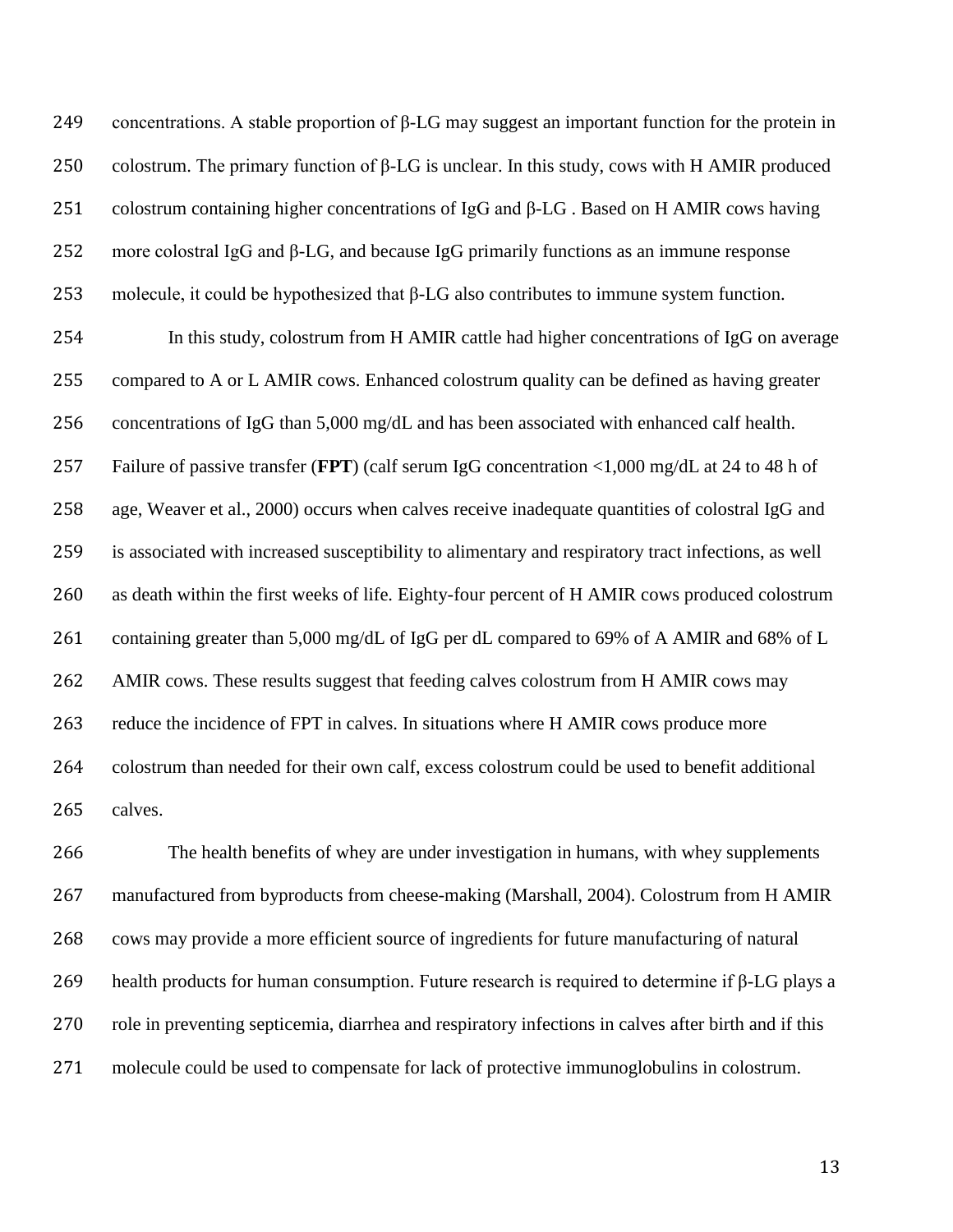| 273               | Quantifying total IgG and $\beta$ -LG in colostrum and milk from cows with different adaptive                                                                                                                                                                                  |
|-------------------|--------------------------------------------------------------------------------------------------------------------------------------------------------------------------------------------------------------------------------------------------------------------------------|
| 274               | immune response phenotypes was the main focus of this study. H AMIR cows had significantly                                                                                                                                                                                     |
| 275               | greater concentrations of IgG and β-LG in colostrum compared to A and L AMIR cows. H-                                                                                                                                                                                          |
| 276               | AMIR cows were also the most likely to have the recommended minimum concentration of                                                                                                                                                                                           |
| 277               | 5,000 mg/dL in colostrum. Concentrations of IgG were positively and significantly correlated                                                                                                                                                                                   |
| 278               | with $\beta$ -LG concentrations in colostrum. Ultimately, breeding for cattle with H antibody-mediated                                                                                                                                                                         |
| 279               | immune responses (AMIR) may lead to the production of better quality colostrum to improve                                                                                                                                                                                      |
| 280               | passive protection in young calves.                                                                                                                                                                                                                                            |
| 281               |                                                                                                                                                                                                                                                                                |
| 282               | <b>Acknowledgements</b>                                                                                                                                                                                                                                                        |
| 283               | This research was funded by the Natural Sciences and Engineering Research Council of Canada                                                                                                                                                                                    |
| 284               | (NSERC) and the Ontario Ministry of Agriculture and Food and Rural Affairs (OMAFRA). The                                                                                                                                                                                       |
| 285               | authors thank the staff of the Elora Dairy Research station, and Dr Terri Ollivett and students for                                                                                                                                                                            |
| 286               | assistance in collection of samples.                                                                                                                                                                                                                                           |
| 287               |                                                                                                                                                                                                                                                                                |
| 288               | <b>REFERENCES</b>                                                                                                                                                                                                                                                              |
| 289<br>290<br>291 | Burton, J. L., B. A. Mallard and D. N. Mowat. 1993. Effects of supplemental chromium on<br>immune responses of periparturient and early lactation dairy cows. J. Anim. Sci. 71:1532-<br>1539.                                                                                  |
| 292<br>293        | Butler, J.E. 1983. Bovine immunoglobulins: An augmented review. Vet. Immunol.<br>Immunopathol. 4:43-152.                                                                                                                                                                       |
| 294<br>295<br>296 | Ceballos-Marquez, A., H. Barkema, H. Stryhn, J. Wichtel, J. Neumann, A. Mella, J. Kruze, M.<br>Espindola and F. Wittwer. 2010. The effect of selenium supplementation before calving on<br>early-lactation udder health in pastured dairy heifers. J. Dairy Sci. 93:4602-4612. |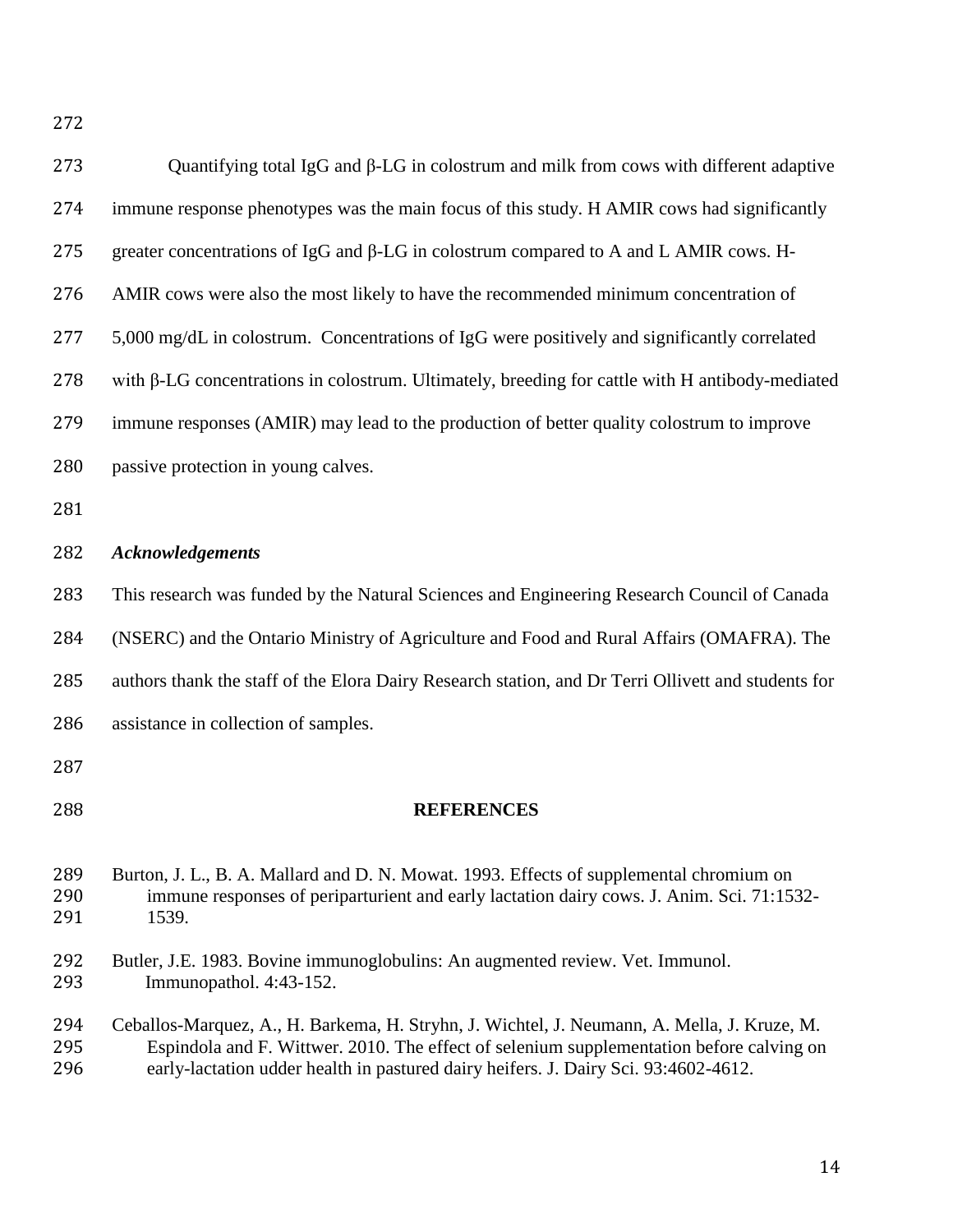lactoglobulin against mastitis-causing bacteria. J. Dairy Sci. 94:138-145. DeLaPaz, J. 2008. Using Humoral and Cellular Response to Novel Antigens in Periparturent Dairy Cows as a Measure of Genetic Disease Resistance in Dairy Cows. MSc. Thesis. University of Florida. [http://etd.fcla.edu/UF/UFE0022360/delapaz\\_j.pdf.](http://etd.fcla.edu/UF/UFE0022360/delapaz_j.pdf) Elias, R. J., D. J. McClements and E. A. Decker. 2005. Anti-oxidant activity of cysteine, tryptophan, and methionine residues in continuous phase β-lactoglobulin in oil-in-water emulsions. J. Agric. Food Chem. 53:10248-10253. Gilmour, A. R., R. Thompson, and B. R.Cullis. 1995. Average Information REML, an efficient algorithm for variance parameter estimation in linear mixed models. Biometrics 51, 1440- 1450. Guidry, J., J. E. Butler, R. E. Pearson and B. T. Weinland. 1980. IgA, IgG1, IgG2, IgM, and BSA in serum and mammary secretion throughout lactation. Vet. Immunol. Immunopathol. 1:329-341. Gulliksen, S.M., K.I. Lie, L. Solverod and O. Osteras. 2008. Risk factors associated with colostrum quality in Norwegian dairy cows. J. Dairy Sci. 91:704-712. Hambling, S. G., A. S. McAlpine, L. Sawyer and P. Fox. 1992. β-Lactoglobulin. Advanced Dairy Chemistry-1: Proteins. 141-190. Hernandez, A., J.A. Yager, B.N. Wilkie, K.E. Leslie and B.A. Mallard. 2005. Evaluation of bovine cutaneous delayed-type hypersensitivity (DTH) to various test antigens and a mitogen using several adjuvants. Vet. Immunol. Immunopathol. 104:45-48. Hine, B., S. Cartwright and B. Mallard. 2011. Effect of age and pregnancy status on adaptive immune responses of Canadian Holstein replacement heifers. J. Dairy Sci. 94:981-991. Kontopidis, G., C. Holt, and L. Sawyer. 2004. Invited review: Beta-lactoglobulin: Binding properties, structure, and function. J. Dairy Sci. 87:785-796. Kushibiki, S., K. Hodate, J. Kurisaki, H. Shingu, Y. Ueda, A. Watanabe and M. Shinoda. 2001. Effect of β-lactoglobulin on plasma retinol and triglyceride concentrations, and fatty acid composition in calves. J. Dairy Res. 68:579-586. Mallard, B. A., H. Atalla, S. Cartwright, B.C. Hine, B. Hussey, M. Paibomesai, K.A. Thompson- Crispi and L. Wagter-Lesperance. 2011. Genetic and epigenetic regulation of the bovine immune system: practical implications of high immune response technology. Proc. National 329 Mastitis Council  $50<sup>th</sup>$  Annual Meeting (1):53-63.

Chaneton, L., J. Pérez Sáez and L. Bussmann. 2011. Anti-microbial activity of bovine β-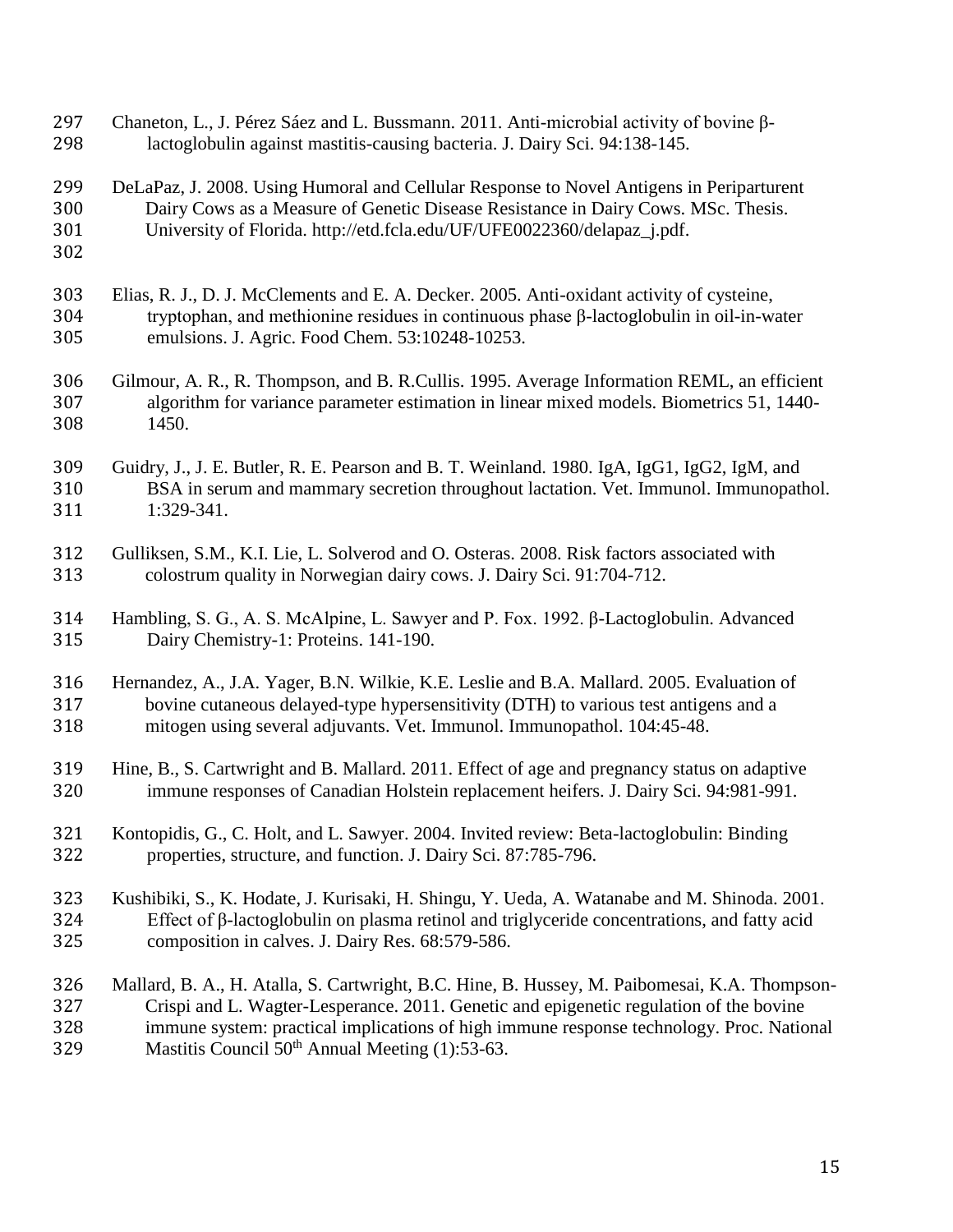- Mallard, B., E. Burnside, J. Burton and B. Wilkie. 1983. Variation in serum immunoglobulins in Canadian Holstein-Friesians. J. Dairy Sci. 66:862-866.
- Mancini, G., A. Carbonara and J. Heremans. 1965. Immunochemical quantitation of antigens by single radial immunodiffusion. Immunochemistry (Great Britain: Pergamon Press). 2:235– 254.
- Marshall, K. 2004. Therapeutic applications of whey protein. Altern. Med. Rev. 9(2):136-156.
- Martin, P., M. Szymanowska, L. Zwierzchowski and C. Leroux. 2002. The impact of genetic polymorphisms on the protein composition of ruminant milks. Reprod. Nutr. Dev. 42:433- 460.
- Nakajima, M., I. Shinoda, T. Mikogami, H. Iwamoto, S. I. Hashimoto, H. Miyauchi, Y.
- Fukuwatari and H. Hayasawa. 2006. β-Lactoglobulin suppresses melanogenesis in cultured human melanocytes. Pigment Cell Research. 10:410-413.
- Neurath, A., A. Debnath, N. Strick, Y. Y. Li, K. Lin and S. Jiang. 1997. 3-hydroxyphthaloyl-β- lactoglobulin. II. anti-human immunodeficiency virus type 1 activity in *in vitro* environments relevant to prevention of sexual transmission of the virus. Antivir. Chem. Chemother. 8:141-148.
- Ng-Kwai-Hang, K., J. Hayes, J. Moxley and H. Monardes. 1987. Variation in milk protein concentrations associated with genetic polymorphism and environmental factors. J. Dairy Sci. 70:563-570.
- Olde Riekerink, R., H. Barkema, D. Kelton and D. Scholl. 2008. Incidence rate of clinical mastitis on Canadian dairy farms. J. Dairy Sci. 91:1366-1377.
- Ouwehand, A. C., S. J. Salminen, M. Skurnik and P. L. Conway. 1997. Inhibition of pathogen adhesion by β-lactoglobulin. Int. Dairy J. 7:685-692.
- Pellegrini, A., C. Dettling, U. Thomas and P. Hunziker. 2001. Isolation and characterization of four bactericidal domains in the bovine β-lactoglobulin. Biochim. Biophys. Acta. 1526:131- 140.
- Pérez, M. D. and M. Calvo. 1995. Interaction of β-lactoglobulin with retinol and fatty acids and its role as a possible biological function for this protein: A review. J. Dairy Sci. 78:978-988.
- Rijnkels, M., E. Kabotyanski, M. B. Montazer-Torbati, C. H. Beauvais, Y. Vassetzky, J. M. Rosen and E. Devinoy. 2010. The epigenetic landscape of mammary gland development and functional differentiation. J. Mammary Gland Biol. Neoplasia. 15:85-100.
- Schopen, G., J. Heck, H. Bovenhuis, M. Visker, H. Van Valenberg and J. Van Arendonk. 2009. Genetic parameters for major milk proteins in Dutch Holstein-Friesians. J. Dairy Sci. 92:1182-1191.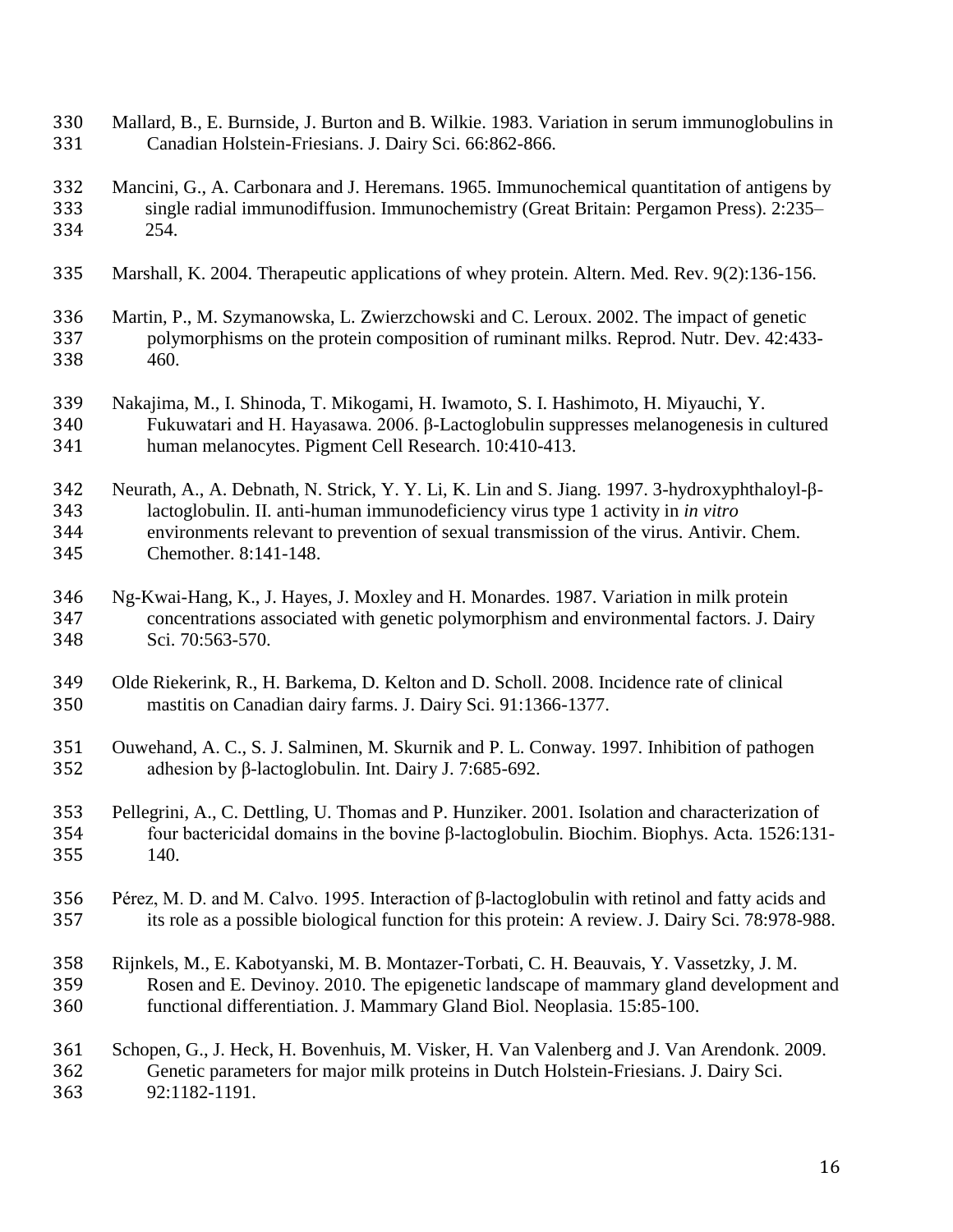- Severin, S. and X. Wenshui. 2005. Milk biologically active components as nutraceuticals: Review. Crit. Rev. Food Sci. Nutr. 45:645-656.
- Thompson-Crispi, K. A. 2012. Genetic Regulation of Immune Responses in Holstein Dairy Cows across Canada. PhD. Thesis. University of Guelph. [http://hdl.handle.net/10214/3915.](http://hdl.handle.net/10214/3915)
- Thompson-Crispi, K., B. Hine, M. Quinton, F. Miglior and B. Mallard. 2012a. Association of disease incidence and adaptive immune response in Holstein dairy cows. J. Dairy Sci. 95:3888-3893.
- Thompson-Crispi, K. A., A. Sewalem, F. Miglior and B. A. Mallard. 2012b. Genetic parameters of immune response traits in Canadian Holsteins. J. Dairy Sci. 95:401-409*.*
- Thompson-Crispi, K. A., F. Miglior and B. A. Mallard. 2013. Incidence rates of clinical mastitis among Canadian Holsteins classified as high, average, or low immune responders. Clin. Vaccine Immunol. 20:106-112.
- Wagter, L. C., B. A. Mallard, B. N. Wilkie, K. E. Leslie, P. J. Boettcher and J. C. M. Dekkers. 2000. A quantitative approach to classifying Holstein cows based on antibody responsiveness and its relationship to peripartum mastitis occurrence. J. Dairy Sci. 83:488- 498.
- Weaver, D.M., J.W. Tyler, D.C. VanMetre, D.E. Hostetler and G.M. Barrington. 2000. Passive transfer of colostral immunoglobulins in calves. J. Vet. Intern. Med. 14:569-577.
- Wilson, D.J., B.A. Mallard, J.L. Burton, Y.H. Schukken, and Y.T. Gröhn. 2007. Milk and serum J5-specific antibody responses, milk production change, and clinical effects following intramammary *Escherichia coli* challenge for J5 vaccinate and control cows*.* Clin. Vaccine Immunol. 14:693-699.
- Zwald, N.R., K.A. Weigel, Y.M. Chang, R.D. Welper and J.S. Clay. 2006. Genetic analysis of mastitis data from on farm management software using threshold models. J. Dairy Sci. 89:330-336.
-